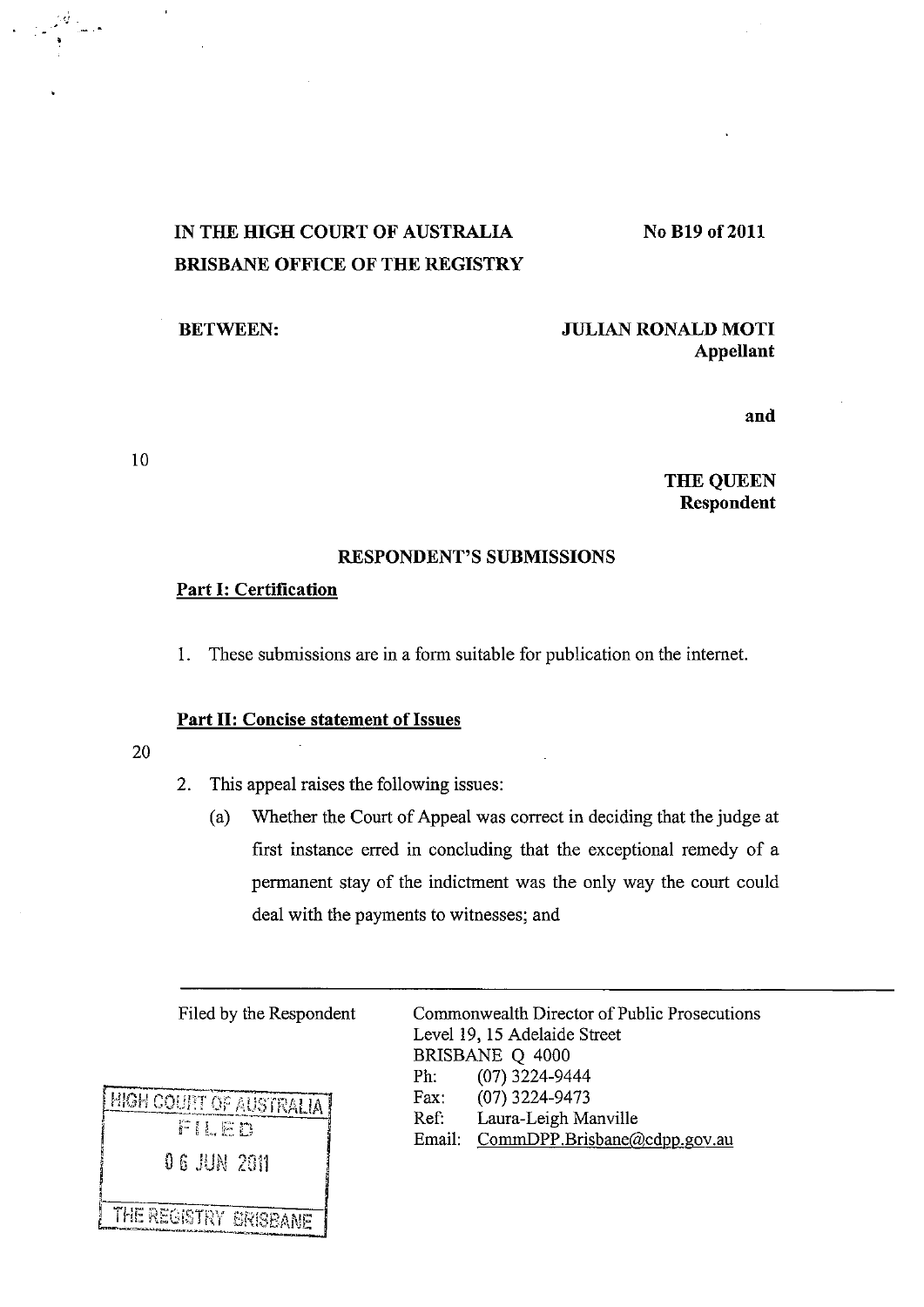(b) Whether an Australian court can adjudicate upon the actions of a foreign state acting within that state's territory.

# **Part III - Section 78B Notices**

3. Notices pursuant to s.7SB *Judiciary Act 1903 (Cth)* have been sent to the Attorneys-General of the Commonwealth and the various States and Territories.

# 10 **Part IV - Relevant Facts**

,-

- 4. As to paragraph 6 of the appellant's submission, it is accepted that the Australian High Commissioner to the Solomon Islands, Mr Cole, on a number of occasions requested the AFP to investigate the appellant, and that the motivation was largely based upon his view that the appellant was unsuitable to be appointed Attorney General in the Solomon Islands. However it is not accepted that "constant pressure" was applied to the AFP. There was no evidence that Mr Cole had any involvement in the investigation after it was begun by the AFP. There was evidence that the 20 AFP determined to consider the matter on its merits and independently of the apparent interest of Mr Cole.<sup>1</sup> Moreover there was no evidence that the investigation of the appellant by the AFP was in any way improperly motivated.
	- 5. The motive of the AFP in investigating the conduct of the appellant is in any event not a relevant matter in this appeal. There is no basis upon which

<sup>&</sup>lt;sup>1</sup> R v Moti [2009] QSC 407 at para. [47]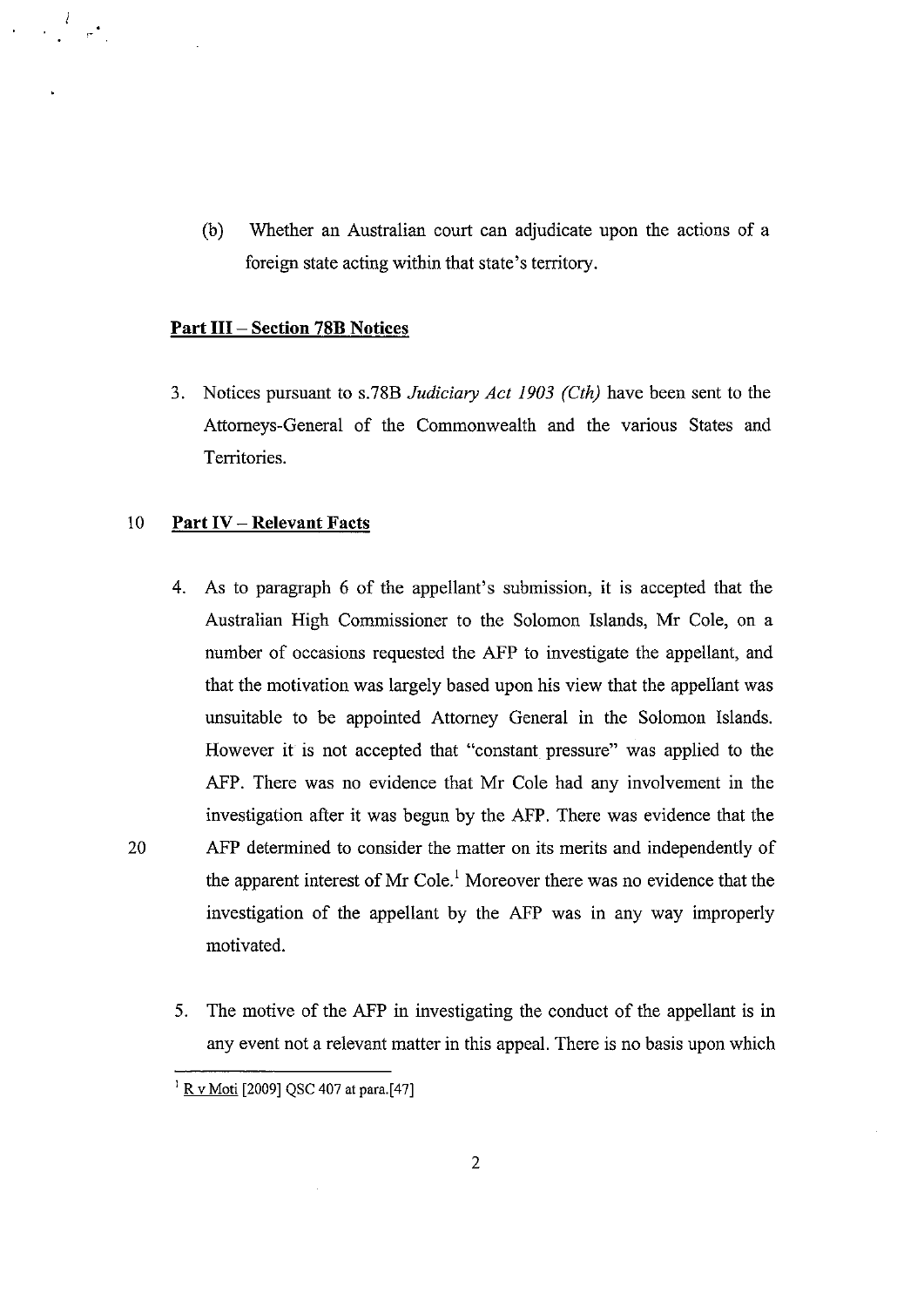this honourable court should interfere with the factual findings about the motivation of the AFP in conducting the investigation into the appellant's conduct.

- 6. As to paragraph 8 of the appellant's submissions, the use of the word "rendition" is inappropriate in circumstances where the deportation effected by the Solomon Island authorities was effected as a result of a decision made by the Executive of the Solomon Islands independently of any Australian officer and independently of any Australian influence and lOin preference to the extradition request that had been made and pressed by Australian officers in Honiara. The evidence was that the appellant was deported by the sovereign government of the Solomon Islands. The facts as found by the judge at first instance were that the Australian Government continued to press for extradition after the new government was sworn in, in the Solomon Islands, and that the Australian Government continued to pursue its request for extradition even after Australian diplomats at Post in Honiara became aware of the Solomon Islands Government's decision to deport the appellant.<sup>2</sup>
- 20 7. As to paragraph 10 of the appellant's submissions, it is not correct to say that *"FA Bond and Ms Bootle were aware of the plan to deport the applicant* (sic) *in deliberate breach of his rights".* The Australian post in Honiara was informed that the Solomon Island government had legal advice that the deportation was not illegal.<sup>3</sup>**It** is true that Ms Bootle cabled DFAT about the deportation and raised the issue of its legality.

-; .

 $<sup>2</sup>$  Ibid; para's [40] and [41]</sup>

<sup>&</sup>lt;sup>3</sup> See Appeal Book Vol.2, pp. 628-629; 677 [para.5]; 684 [para. 12], and 685 [para.15].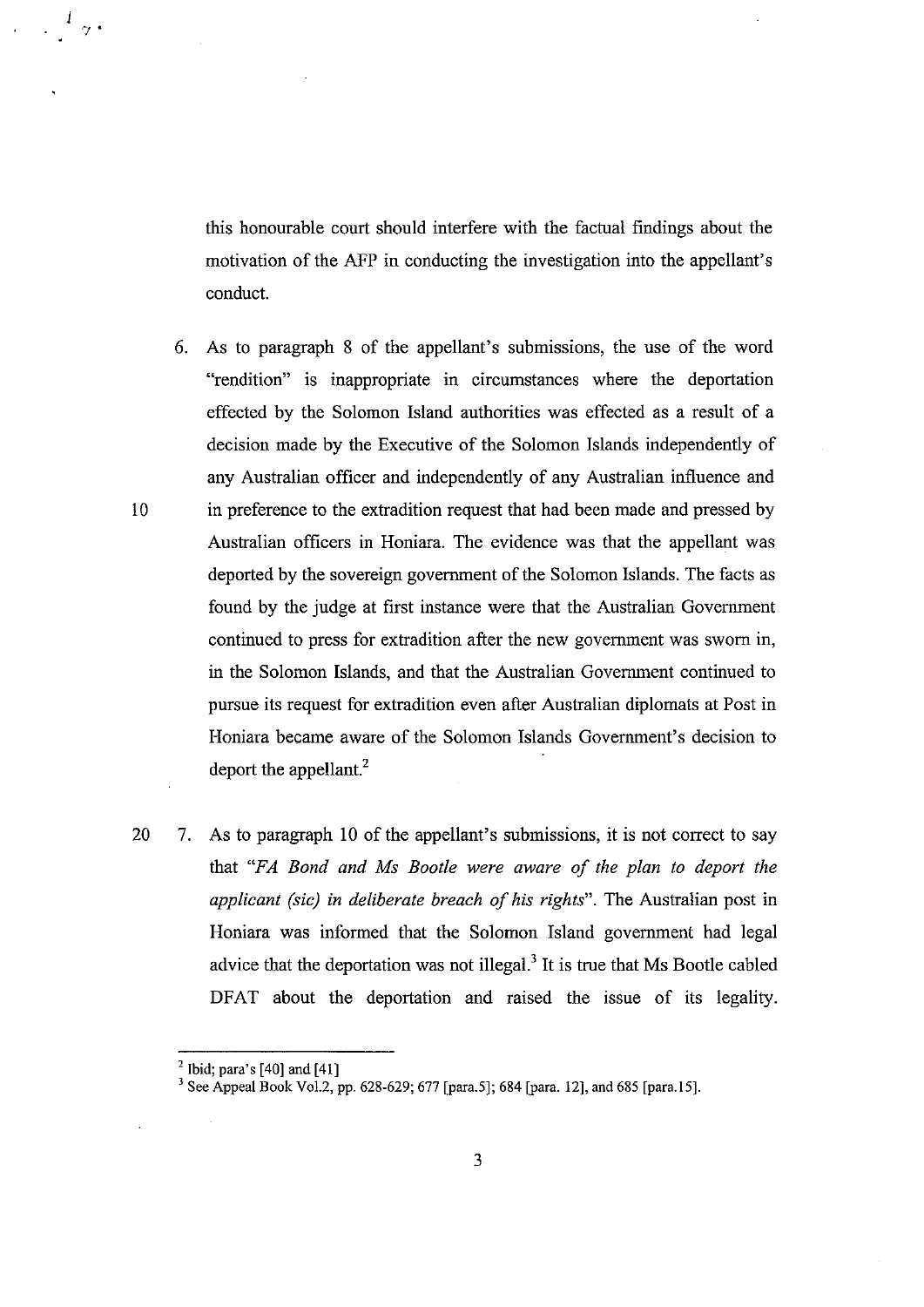Nevertheless her evidence was to the effect that it was not appropriate for her to question with the Solomon Island government the legality under Solomon Island law of the proposed deportation,<sup> $4$ </sup> Her view was that this was a decision for the Solomon Island authorities and she could not interfere in such a matter. While both Federal Agent Bond and Acting High Commissioner Heidi Bootle had views that the deportation was contrary to the appellant's rights to appeal within 7 days, neither of them were legally qualified. There was no obligation on them to express their inexpert views to the sovereign government of the Solomon Islands government on their 10 own laws, and it would have been wrong of them to do so. In evidence before Mullins J, Ms Bootle said:

> *"We* - *we're not lawyers and it's not our job to interpret the law. It's certainly not our job to interpret the Solomon Islands law, and it wouldn't be good diplomacy either to interpret their law and put that back to them* ",5

- 8. Further as to paragraph 10 of the appellant's submissions, whilst it is true that FA Bond attended a number of meetings with Solomon Island 20 authorities his evidence was that he did so as an observer.<sup>6</sup> This evidence was apparently accepted by the primary judge.<sup>7</sup>
	- 9, Further as to paragraph 10 of the appellant's submissions, it is not accepted that Federal Agent Bond gave the appellant's document of identity to Solomon Islands Deputy Commissioner of Police Marshall at the airport. The primary judge found that "it was clear that Mr Bond was careful to limit his role at the airport to an observer of the events until the plane

 $1_{\langle g \rangle}$  ,

<sup>4</sup> See Appeal Book VoL I, p, 359, line 30,

<sup>&</sup>lt;sup>5</sup> See Appeal Book Vol. 1, p.359, lines 35-38.

 $6$  See Appeal Book Vol. 2, p. 676, para [4], and p. 684 [para. 12], and p. 692.

<sup>&</sup>lt;sup>7</sup> R v Moti [2009] QSC 407 at para. [42].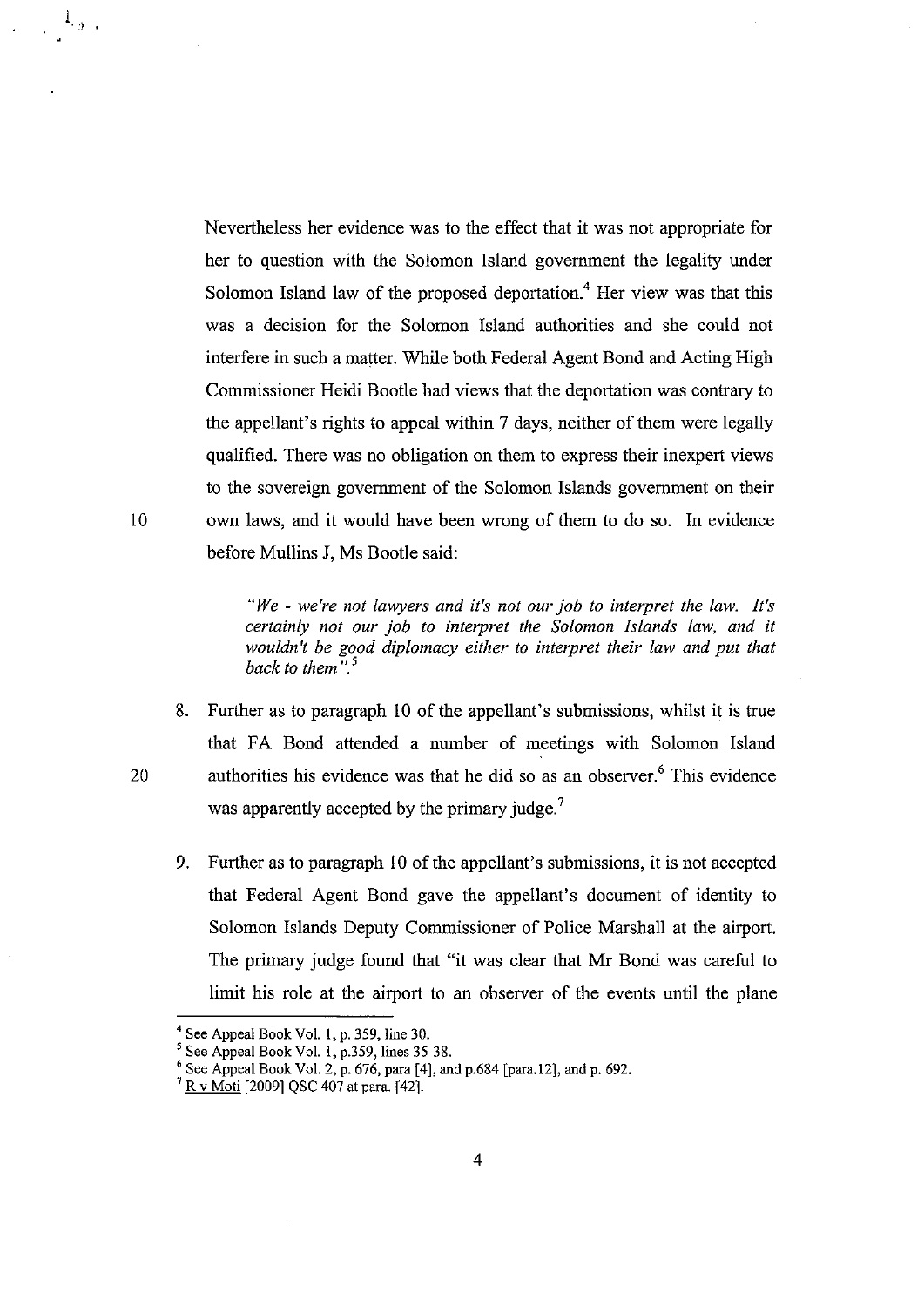carrying the applicant departed".<sup>8</sup> It is, however, accepted that at some earlier point the document was given to someone in the Solomon Islands police or other agency.

10. Further as to paragraph 10 of the appellant's submissions, while it is accepted that Federal Agent Bond attended a meeting on 27 December 2007 with the Solomon Islands Permanent Secretary for Commerce (responsible for the Immigration portfolio), Mr Wickham, and the then lawyer advising the new Solomon Islands govermnent, Mr Suri 10 (subsequently appointed Attorney-General of the Solomon Islands) and that he was told that the Solomon Island govermnent had legal advice to the effect that the proposed deportation was not unlawful and that he did later pass on the fact that he had been given that information to Deputy Commissioner Peter Marshall at the request of Wickham, it is relevant to note that the same advice had been directly communicated to Marshall by the Solomon Islands government separately from Mr Bond.<sup>9</sup>

# **Part Ill: Brief Statement of the Respondent's Argument**

# 20 **Ground 1: Payments to Witnesses**

 $\sim$   $\sim$   $_{\rm H}$ 

**Mullins J fell into error in dealing with the issue of the payment to witnesses** 

11. Contrary to the argument of the appellant, the Court of Appeal was correct in identifying the two critical errors made by the trial judge when she

 $8 \times 80$  Moti [2009] QSC 407 at para. [31], and see Appeal Book Vol.2, p. 679 para. [11]; p.687, para. [19].

See Appeal Book Vol. 1, pp. 96, lines 10-40.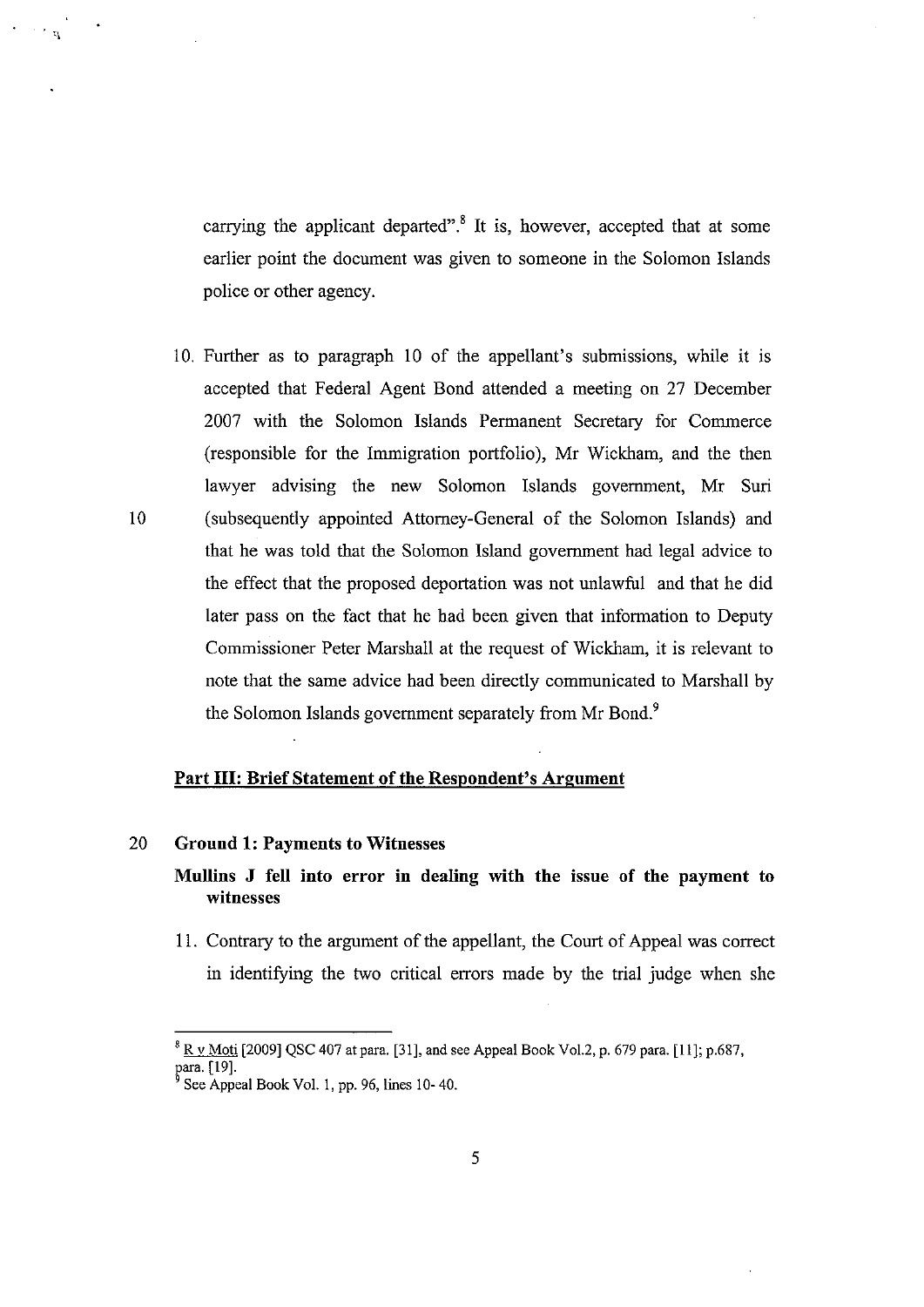decided that the payments to members of the complainant's family<sup>10</sup> amounted to an abuse of process warranting a permanent stay. First, there is a critical difference between paying a person to provide a statement in the first place, and making payments for living expenses, however extravagant, to ensure that the witness is in a position to give evidence at future proceedings after the witness has provided a statement and not to induce the witnesses to provide a statement in the first place. Whilst the payments were outside the current AFP guidelines they were not in breach of any guideline and importantly they were not illegal. Indeed, Holmes *lA*  10 in the Court of Appeal considered that ensuring that the witnesses gave evidence was not, *per se*, unethical.<sup>11</sup> Second, there was no basis upon which Mullins *1* could have found that the process of the court itself was being wrongly made use of so as to justify a finding that the payments to the complainant's family amounted to an abuse of the court's process.<sup>12</sup>

- 12. Contrary to the submission of the appellant in para.22 of his outline, the judge at first instance in para. [67] of her judgment made no conclusion that the payments were illegal or unauthorized. As Holmes *lA* in the Court of Appeal observed in para. [34] of her judgment, Mullins J did not make 20 any finding that the payments to the witnesses in Vanuatu by the AFP were improper.
	- 13. Contrary to the submission of the appellant in para.23 of his outline, the Court of Appeal did not consider that "illegality" was a necessary

•

<sup>&</sup>lt;sup>10</sup> Ibid, para. [84]. Mullins J did not find that the payments to the complainant justified a stay of the **prosecution.** 

 $11$  R v Moti [2010] QCA 178 at para. [34].

<sup>&</sup>lt;sup>12</sup> R v Moti [2010] QCA 178 at para. [37].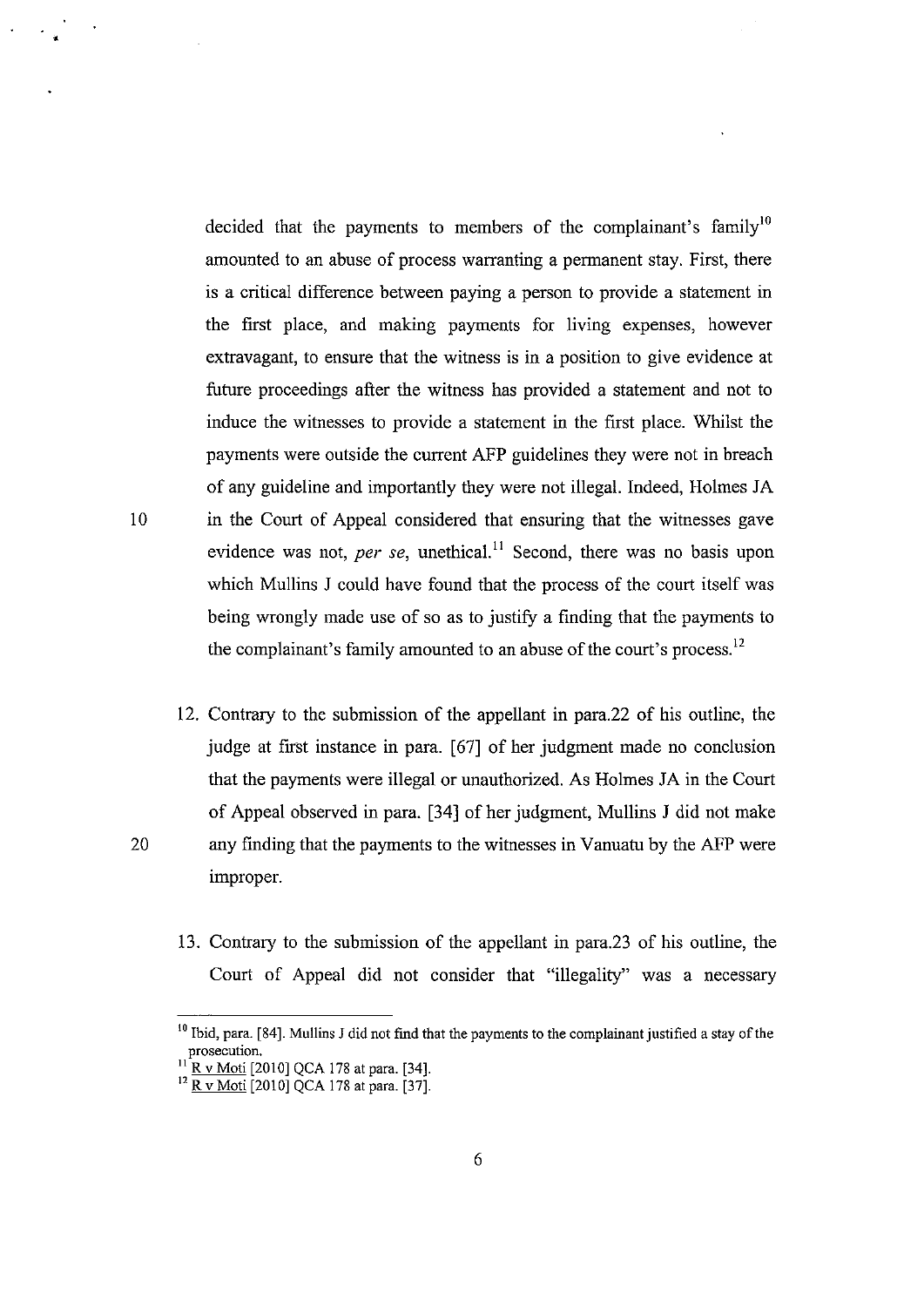precondition before the payments could be a basis for a permanent stay of the indictment. Rather, the Court of Appeal held that the absence of illegality was one of the matters that the primary judge ought to have considered and which she failed to properly consider.

- 14. In truth, the fact that the payments to the witnesses were not illegal is an important factor weighing against the granting of a permanent stay, as the Court of Appeal correctly found. In this regard it is important to note that payment of witnesses in this case pales in significance in comparison to the 10 serious and illegal conduct of police officers and customs officers in Ridgeway v The Queen<sup>13</sup>. In Ridgeway this honourable court refused to find that the conduct complained of made the institution or continuation of proceedings an abuse of process. <sup>14</sup>
- 15. Importantly, the law has recognized that the payment of money to witnesses does not as a matter of principle amount to an abuse of process. There is not any recognised principle that the payment of money to witnesses, which is otherwise not illegal, for the very purpose of ensuring that an accused person is brought to trial, through proper legal processes, 20 amounts to an abuse of process.
	- 16. There was very little discussion by the primary judge as to how the payments had the capacity to render any trial an abuse of process in circumstances where there was a strong Crown case that the appellant had committed serious criminal offences such that the only remedy was to grant a permanent stay of the trial. There is a significant public interest that

<sup>13 (1994-1995) 184</sup> CLR 19

 $14$  At 40 and 14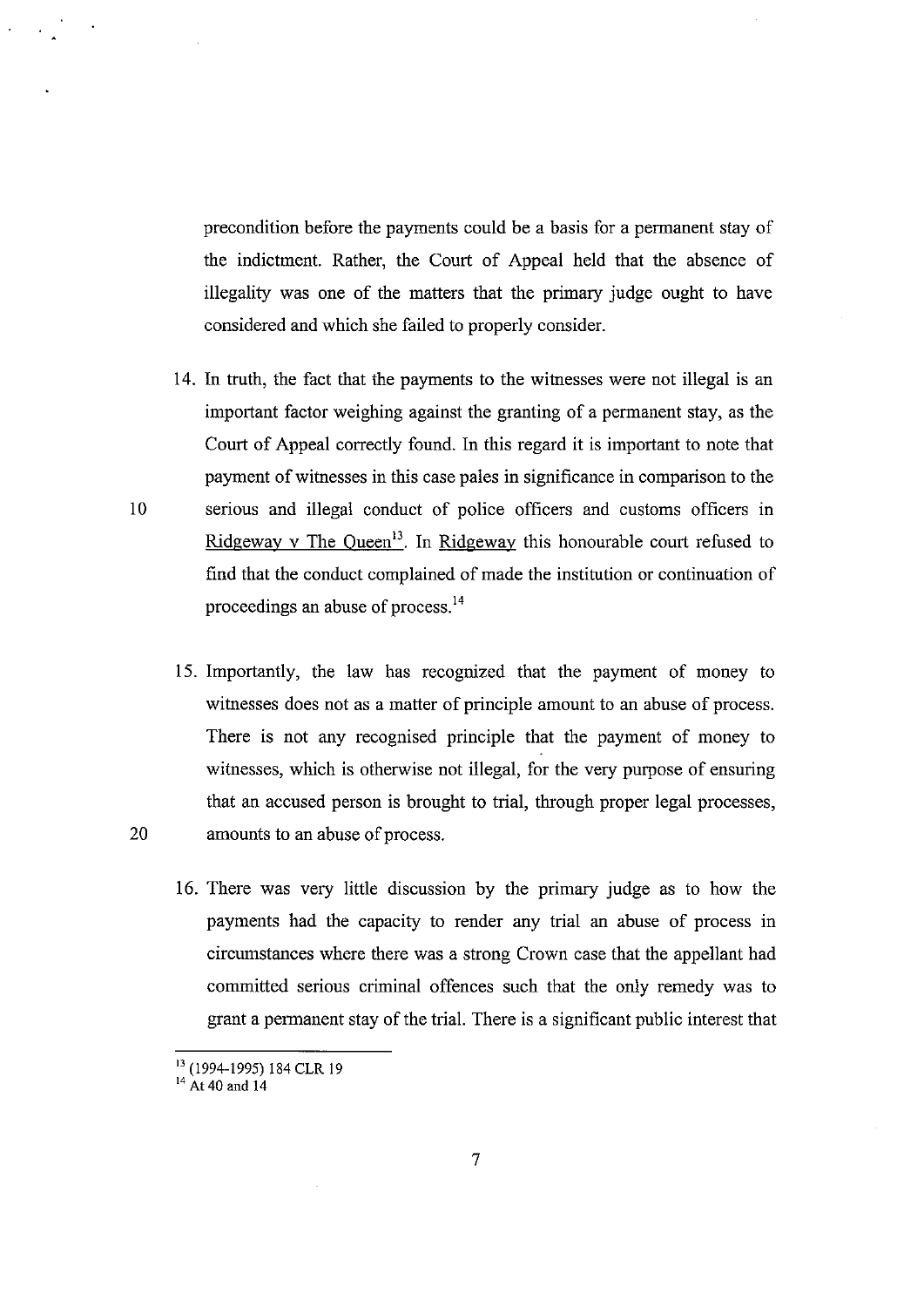prosecutions for serious offences that have a reasonable evidential foundation are brought to trial. This is a very important consideration. It is the constitutional function of the courts to exercise jurisdiction: "In all but the most exceptional of circumstances justice will be denied when courts close their doors to a supplicant. Exceptional circumstances will only exist where the judicial function cannot be acceptably performed" per Kouriakis J in Police v Pakrou<sup>15</sup> in reliance upon the following: Duncan v Crews<sup>16</sup>; Jago v District Court (NSW)<sup>17</sup>; Williams v Spautz<sup>18</sup>; Batistatos v RTA  $(NSW)^{19}$ . The judge at first instance fell into error by not paying heed to 10 this principle.

17. The granting of a permanent stay of the prosecution effectively immunised the appellant from prosecution for the serious crimes alleged against him. This was the use of a remedy of last resort<sup>20</sup>. There were other ways in which the court could have expressed its reprobation as to the conduct of police in meeting some of the demands of the complainant which would

<sup>15 [2008]</sup> SASC 364 at [73]

<sup>16 (2001)</sup> FLR 250 at 257-8

<sup>&</sup>lt;sup>17</sup> (1989) 168 CLR 23 at 47

<sup>&</sup>lt;sup>18</sup> (1992) 174 CLR 509 at 519

<sup>&</sup>lt;sup>19</sup> (2006) 226 CLR 256 at 303-4, [158]-[161] per Kirby J

<sup>20</sup>*Jago* v *The District Court* (1989) 168 CLR 23 at (47-48) Brennan J said at 47-48

<sup>11</sup>**An abuse of process occurs when the process of the court is put in motion for a purpose which, in the eye** of the **law, it is not intended to serve or when the process is incapable of serving the purpose it is intended to serve. The purpose of criminal proceedings, generally speaking, is to hear and detennine fmally whether the accused has engaged in conduct**  which amounts to an offence and, on that account, is deserving of punishment. When **criminal process is used only for that purpose and is capable of serving that purpose, there is**  no abuse of process.... When process is abused, the unfairness against which a litigant is **entitled to protection is his subjection to process which is not intended to serve or which is**  not capable of serving its true purpose. But it cannot be said that a trial is not capable of **serving its true purpose when some unfairness has been occasioned by circumstances**  outside the court's control unless it be said that an accused person's liability to conviction is discharged by such unfairness. That is a lofty aspiration but it is not the law."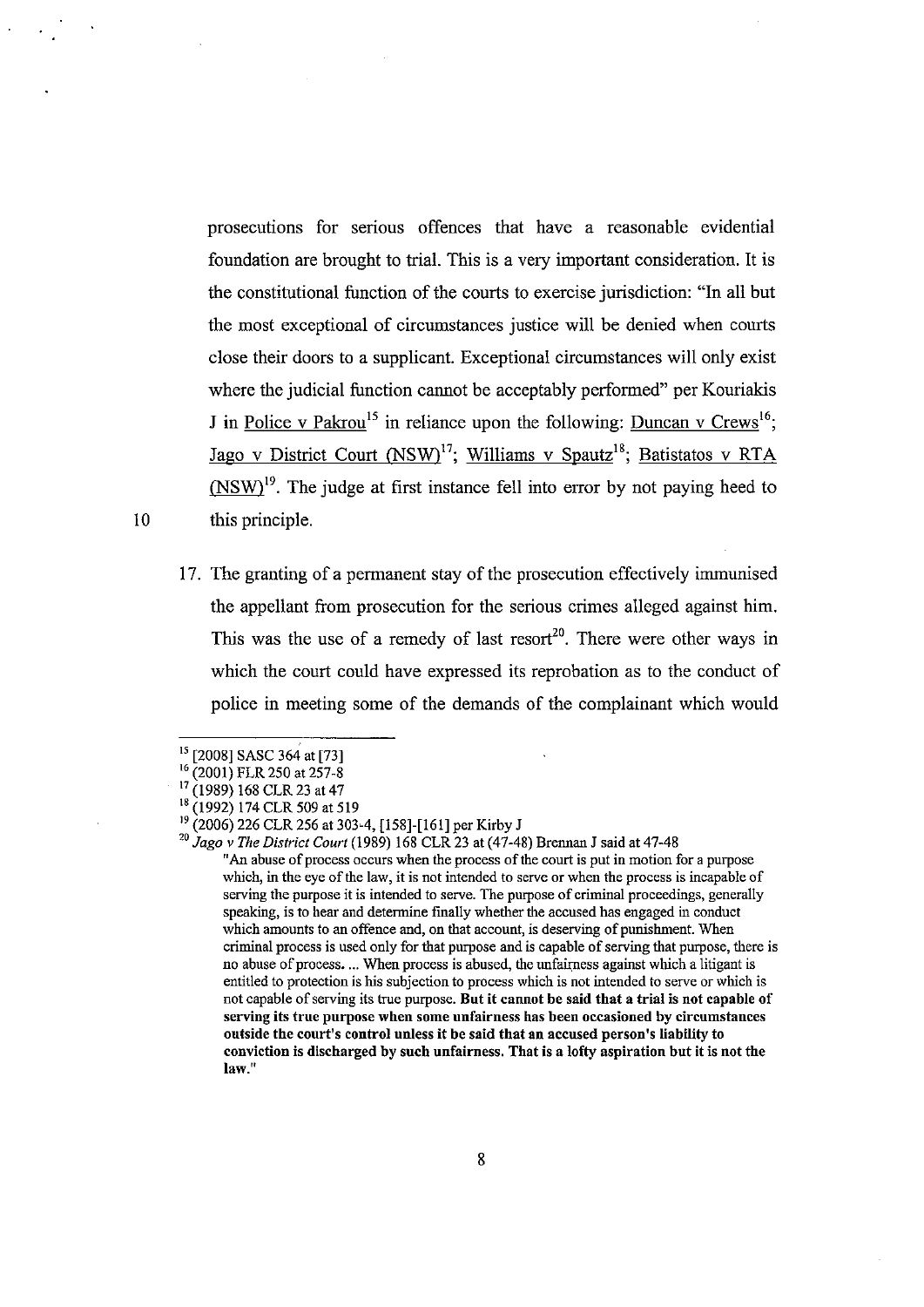have stopped short of preventing the lawful process of trial occurring.

- 18. It is important to note that the AFP did not strive to meet the complainant's demands and that of her family "at any cost" or "whatever the price"<sup>21</sup>. As Holmes JA observed at para. [35] of her judgment, limits were set by the AFP, resisting demands for the family to be relocated Australia or France.
- 19. The assertion in the appellant's submissions, para.26, subparagraph. (a) that the payments were made *"in the context of a politically motivated*  10 *prosecution"* cannot be supported. The facts found were to the contrary. The primary judge expressly rejected the suggestion that the AFP investigation and the prosecution of the appellant were so motivated. 22 The Court of Appeal correctly observed that there was no error identified in that finding.<sup>23</sup> There is no warrant in these proceedings to overturn the primary judge's findings of fact in this regard.
	- 20. **In** respect of the other matters raised by the appellant in para.26 of his outline, the following needs to observed:
		- (a) There is no basis to assert that the payments were made without lawful authority. The payments were made as a result of an executive decision within the authority of the AFP;
			- (b) Whether or not the disclosure of the quantum of the payments, and the documents revealing the basis for their calculations, was

<sup>&</sup>lt;sup>21</sup> These terms are used in para's.29 and 12 respectively of the applicant's summary of argument.

 $^{22}$  R v Moti [2009] QSC 407 at para. [47]

<sup>&</sup>lt;sup>23</sup> R v Moti [2010] QCA 178 at para.[51]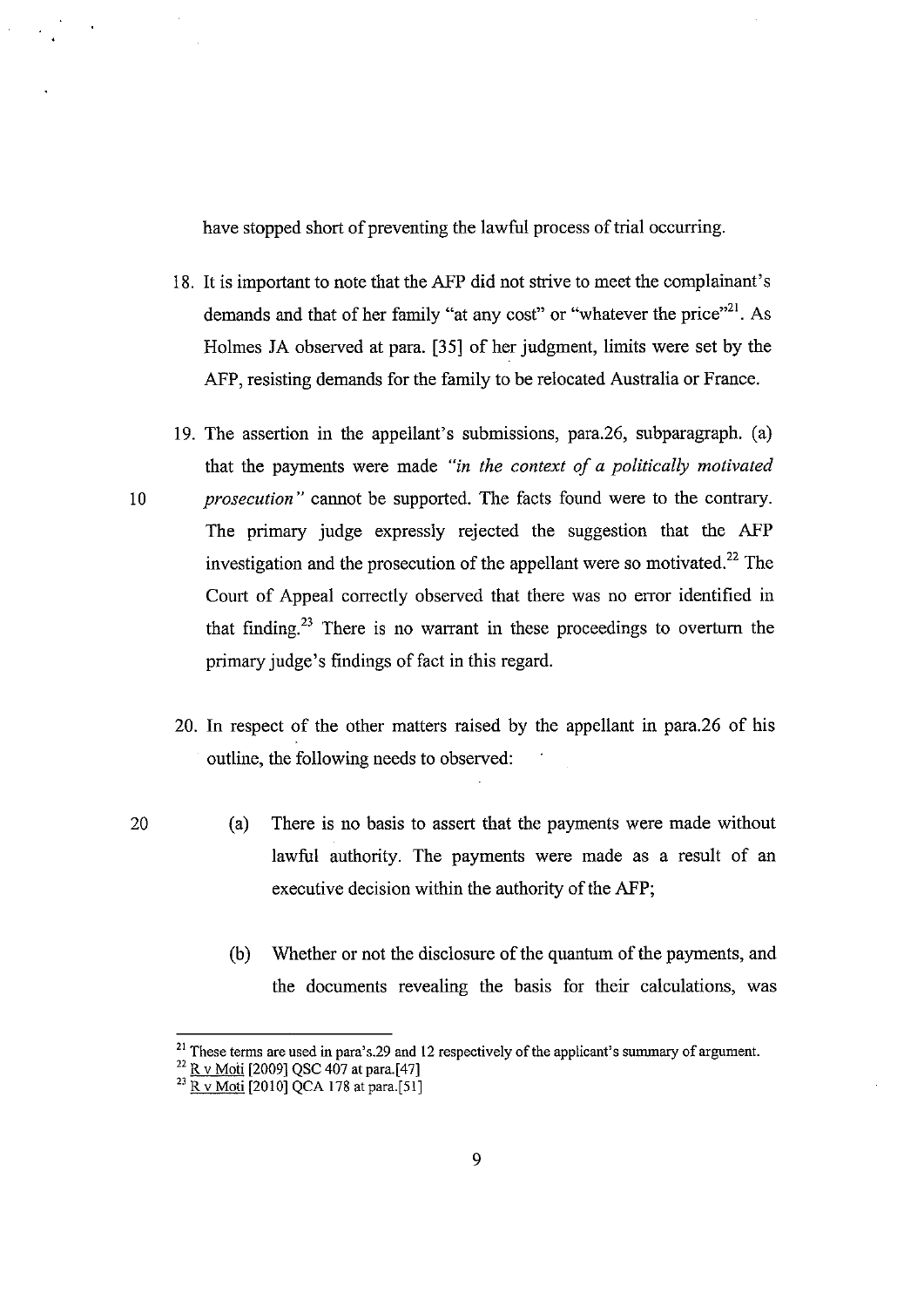belated and incomplete, this could not be the basis for a permanent stay;<sup>24</sup>

- (c) The AFP was anxious to secure the attendance of the complainant and the witnesses who resided in Vanuatu for the trial of the serious charges against the Appellant. These witnesses were not compellable under Australian law to attend the trial. This was a legitimate aim. As discussed in para.19 above, the AFP did not meekly give in to all demands made by these witnesses.
- 21. The Court of Appeal correctly decided that it was not open on the evidence for the trial judge to conclude that the payments brought the administration of justice into disrepute. As Holmes *lA* observed, a court's decision not to grant a permanent stay did not amount to approval of the payments made by the AFP.<sup>25</sup> Her Honour correctly observed that at the highest, the payments were of questionable wisdom *"which falls short of establishing that the process of the Court is itself being. wrongly made use of".26* This was a direct application of legal principle identified in Ridgeway v The Oueen $^{27}$ .

20

ID

# **Ground 2: Deportation to Australia**

#### **Question of fact**

22. Whether Australian authorities were a party to the alleged unlawful conduct said to describe the deportation of the appellant, or connived at it

<sup>&</sup>lt;sup>24</sup> <u>R v Moti</u> [2010] QCA 178 at para.[33]

<sup>&</sup>lt;sup>25</sup> Ibid, Holmes JA, para.[37]

<sup>&</sup>lt;sup>26</sup> Ibid, Holmes JA, para.[37]

 $27$  (1995) 184 CLR 19 at para's 40 and 43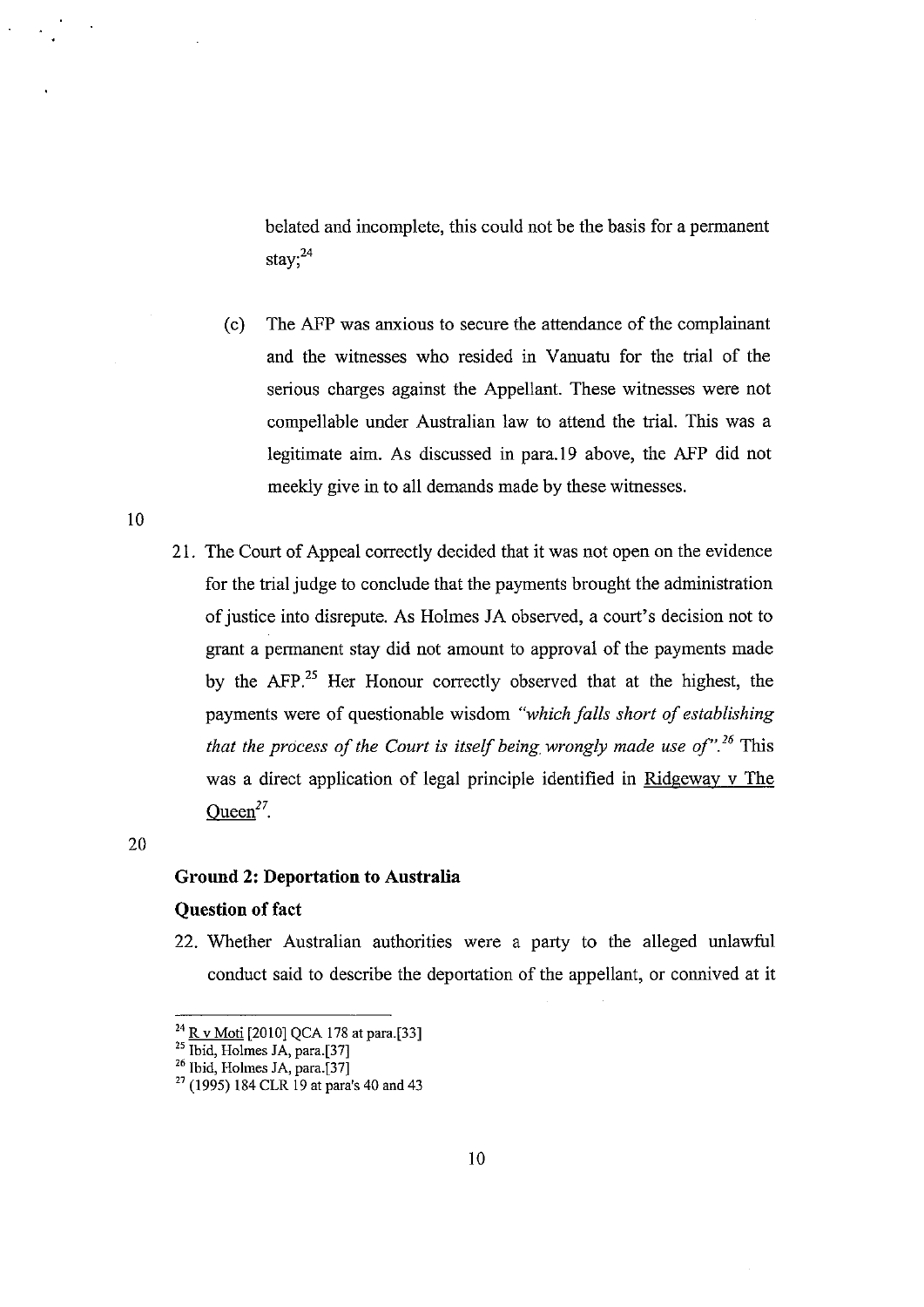(to use the language of McHugh JA in Levinge), is a question of fact, not of law. In essence, in relation to this gronnd, the appellant asks this Court to overturn fmdings of fact made by the primary judge. The hearing before the primary judge lasted eleven days, involved the taking of evidence from eleven witnesses, and three thousand and seventy-four pages of exhibits. This Court is in no position to review the totality of the evidence. This Court ought not to undertake that type of review especially in this case where the credibility of witnesses such as Federal Agent Bond and Deputy Commissioner Marshall, amongst others, is in issue, $28$  and in circumstances 10 where there is no reason such as faulty logic or questionable rationality has been demonstrated on the part of the primary tribunal of fact.

- 
- 23. The primary judge made a clear finding that the Australian authorities did not connive in nor collude with the Solomon Islands authorities to execute an unlawful deportation.<sup>29</sup> The Court of Appeal correctly upheld that finding. As Holmes JA observed, mere knowledge on the part of the Australian authorities in the Solomon Islands that the deportation *might* be illegal under Solomon Islands law does not equate to active involvement in procuring deportation, in preference to extradition.<sup>30</sup> This is consistent with 20 the decision of the New South Wales Court of Appeal in Levinge.  $31$ 
	- 24. Importantly, the evidence tends to establish that those Solomon Islands officials advising the Solomon Islands Govemment involved in the

<sup>&</sup>lt;sup>28</sup> There is a decision which draws a distinction between reviewing facts where credibility is in **issue and cases where it is only a matter of reviewing conclusions from evidence which has been**  accepted below.

<sup>&</sup>lt;sup>29</sup> R v Moti (2009) QSC 407 at para.[45]

<sup>&</sup>lt;sup>30</sup> R v Moti [2010] QCA 178 at para.[50]

<sup>&</sup>lt;sup>31</sup> Levinge v Director of Custodial Services (1987) 9 NSWLR 546 @ 565D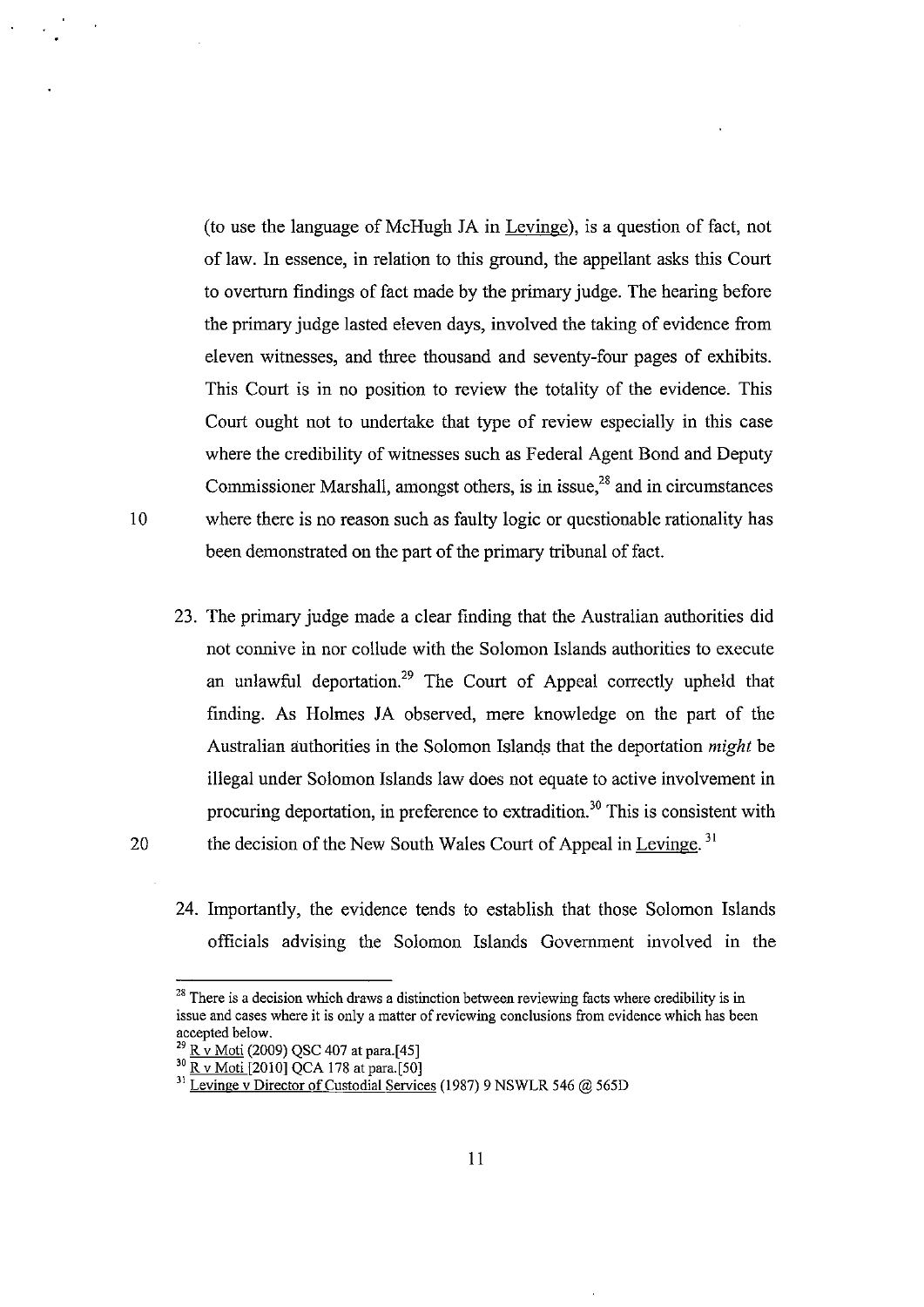deportation, namely Permanent Secretary of the Ministry of Commerce (and responsible for the Immigration portfolio) Mr Wickham and Mr Suri, the then legal advisor to the Government of the Solomon Islands (and later the Attorney-General of that government), believed that the deportation was lawful. Further, they considered that the magistrate's court decision obtained by the appellant was invalid.<sup>32</sup> It was not for the Australian authorities to question these conclusions with the Solomon Islands authorities. Australia had to respect the sovereignty of the Solomon Islands Government which had unambiguously made its intentions known: it no 10 longer wished the appellant to remain in the Solomon Islands. He did not have citizenship there. His employment had been terminated. He was an Australian citizen and his right to remain in the Solomon Islands was not a matter that the Australian authorities could determine. No basis in law has been identified which might have provided a basis for the Australian authorities to insist that the appellant not be deported.

- 25. All of the eyidence supports a conclusion that the decision to deport was a decision of the Solomon Islands Government alone. This decision was made in circumstances where an extradition request had been made by 20 Australia. The indisputable evidence was that even after the decision to deport had been made by the Solomon Islands Government, Australia persisted to press for extradition.<sup>33</sup>
	- 26. In respect of para.29 of the appellant's submissions, the following should be observed:

 $32$  See Appeal Book Vol. 2, p. 628, para. [3], line 40.

<sup>&</sup>lt;sup>33</sup> See Appeal Book Vol. 1, p. 396, lines 10-40.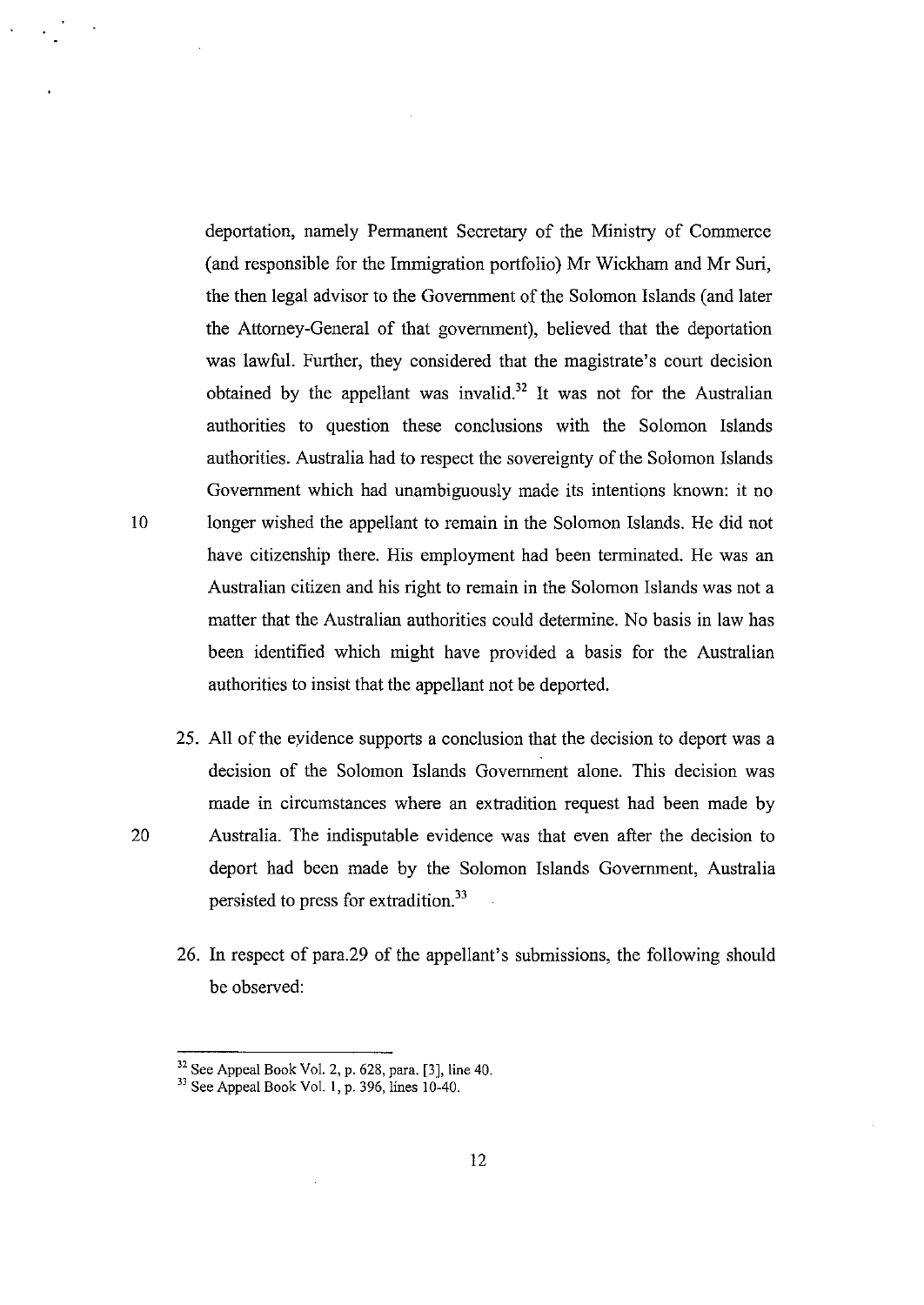- (a) The Solomon Islands authorities considered that the magistrate's order was invalid as it did not restrain the appropriate minister responsible for the deportation;
- (b) The new Solomon Islands \government deported the Appellant on their own policy grounds, one of which is that it was determined that he was an undesirable alien.

27. In respect of para.30 of the appellant's submissions, the following should 10 be noted:

- (a) . The issuing of the travel documents and the payment of living expenses for the Solomon Islands officers who accompanied the appellant is dealt with separately below;
- (b) Whether or not the travel documentation was given to Solomon Islands police at the airport or somewhere else does not matter. As the primary judge commented at para. [31] of her judgment, the travel documents had to be given over to give effect to them;

20

- (c) Federal Agent Bond passed on the same legal advice to Deputy Commissioner Marshall that had already been given to him: see para.7 above;
- (d) Federal Agent Bond's presence at the various meetings was as an observer only, as the primary judge discussed at para. [42] of her judgment. Mr Bond was not receiving secret information about the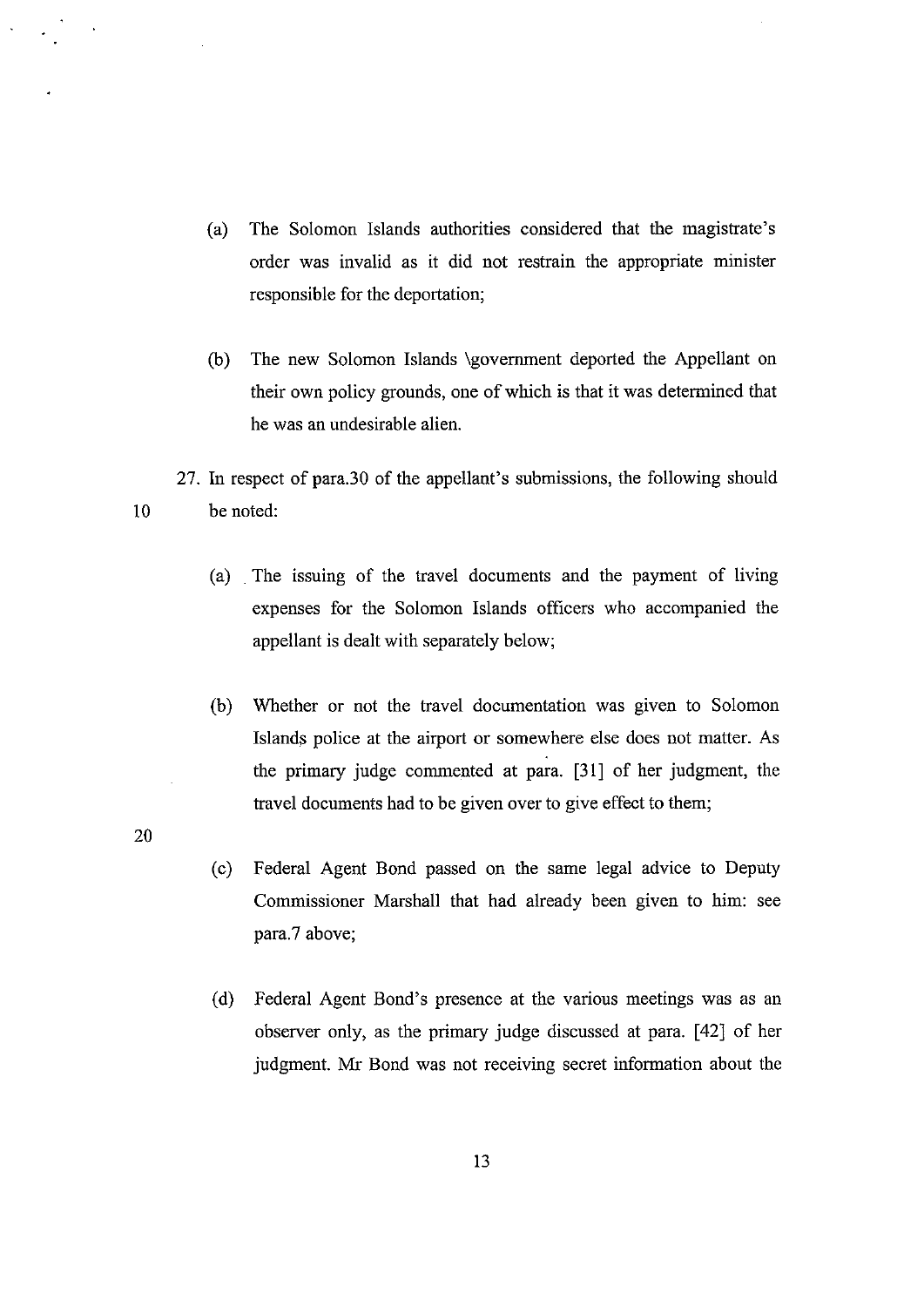decision to deport the Appellant; the new Solomon Islands Government had publicly stated this on a number of occasions;

- (e) While Mr Bond initially agreed to accompany the Appellant at the request of the Solomon Islands authorities, he was subsequently directed not to travel by the Australian Government.
- 28. It is accepted on the evidence that Federal Agent Bond and Acting High Commissioner Bootle thought that the deportation may have been 10 unlawful, but it would have been improper for Australia to provide contrary advice to employees of the Solomon Islands Government than the advice given by their own government<sup>34</sup>. The Solomon Islands had its own sovereign government. The decision to deport was a decision of that government. There is no evidence that the Australian Government ever encouraged the Solomon Islands Government to deport the appellant rather than to extradite him.
- 29. It is submitted that Holmes *lA* was correct in holding that mere knowledge on the part of the Australian Government that the Appellant's deportation 20 might be contrary to the laws of the Solomon Islands does not amount to active involvement in the deportation.<sup>35</sup> The various descriptions used in the various cases set out by Holmes *lA* clearly indicate a level of activity and encouragement beyond what occurred in this case.

 $34$  R v Moti (2009) QSC 407 at para's [40] and [41]. See footnote 5 for evidence.

**<sup>35</sup> R V Moti, supra, para.S**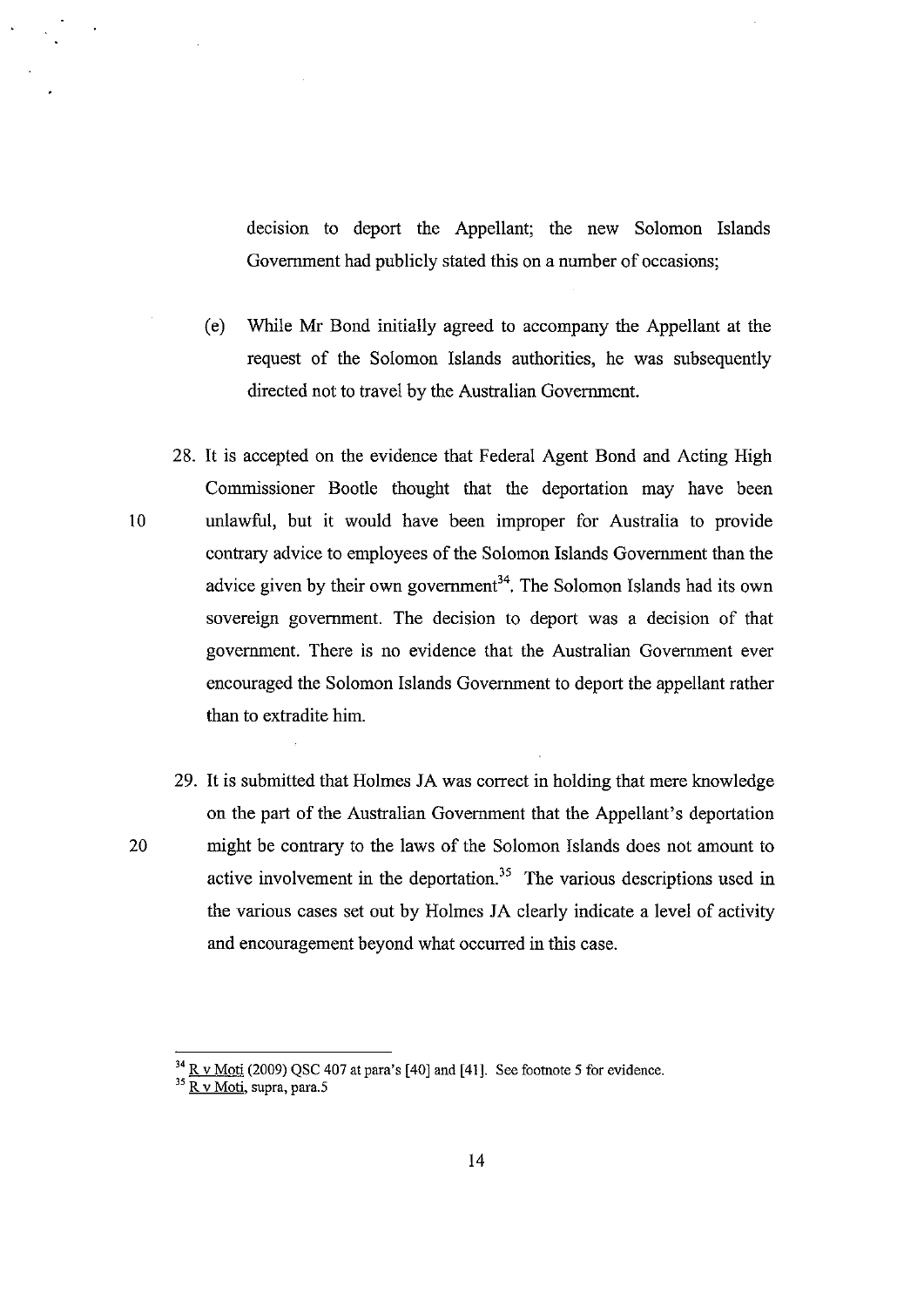# Acts **of a foreign** state **within that** state **not justiciable**

- 30. The legality of the conduct in the Solomon Islands, under Solomon Island law of the government of the Solomon Islands in connection with the decision to deport the appellant and the deportation itself is not justiciable in an Australian court.
- 31. There is a great deal of authority to support the proposition that it is not 10 appropriate for an Australian court to examine the question of the legality of the actions of the Solomon Islands' Government in the Solomon Islands in deporting Mr. Moti. The principle is that courts will not adjudicate upon the validity of acts and transactions of a sovereign state within the sovereign's own territory: Attorney-General (UK) v Heineman Publishers Australia Pty Ltd (No 2)<sup>36</sup>; McCrea v Minister for Customs<sup>37</sup> and following Mokbel v Attorney General for the Commonwealth and Another<sup>38</sup> This is well established principle and it is applied in the United Kingdom (see Buttes Gas v Hammer<sup>39</sup>) and in the United States of America (Oetjen v Central Leather Co.<sup>40</sup> adopted and approved in Heinemann). In the light of 20 this principle and its rationale it is submitted that the primary judge was correct in declining to determine the legality of the actions of the Solomon Island Government in deporting the appellant.

32. The decision in Regina v Horseferrv Road Magistrates' Court, Ex parte

<sup>&</sup>lt;sup>36</sup> (1988) 165 CLR 30 at 40-41

 $^{37}$  212 ALR 297 at [40]

<sup>38 (2007) 162</sup> FCR 278 at 292.

<sup>39 [1982]</sup> A.C. 888 at 933

<sup>40 (1918) 246</sup> U.S.297 at 304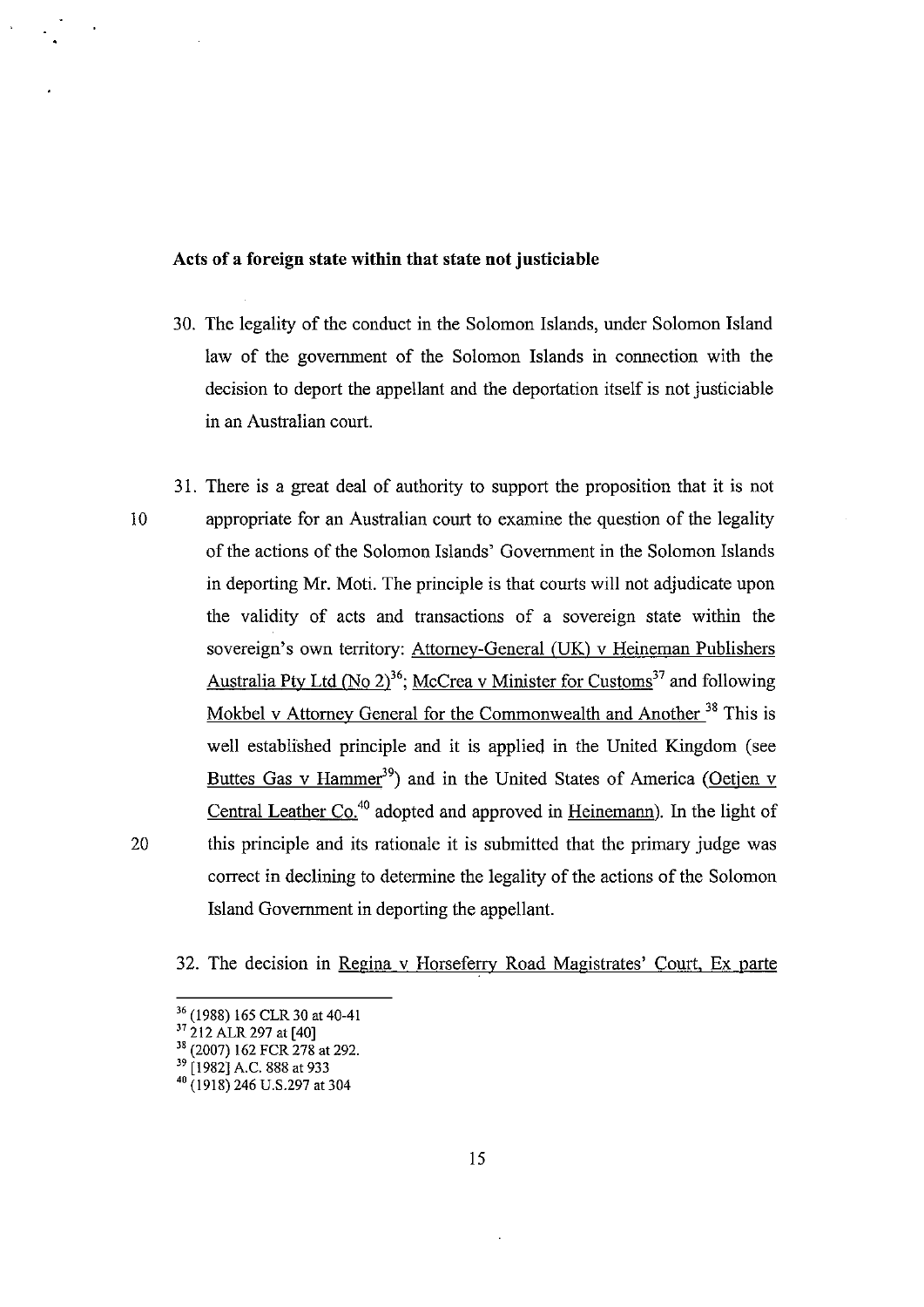Bennett<sup>41</sup> does not affect a change in the rule articulated immediately above. In that case there was a finding of complicity by the local authorities. In the present case there was a finding that there was no complicity by Australian authorities in the decision to deport the appellant or in his deportation.

33. It is submitted that it is not open for the courts to adjudicate on the issuing of the travel documents to the appellant and the accompanying Solomon Islands officers, as this was an act of the executive in relation to dealings 10 with a foreign power, and can be characterized as "political in nature", or a matter of policy.

# **Part IV:** Costs

34. The Respondent does not seek costs of the application, in accordance with the general rule of costs in criminal proceedings on indictment.

# **Part** V: **List of Authorities**

Ridgeway v The Queen (1994-1995) 184 CLR 19 20 Police v Pakrou [2008] SASC 364 Duncan v Crews (2001) FLR 250 at 257-8 Jago v District Court (NSW) (1989) 168 CLR 23 at 47; Williams v Spautz (1992) 174 CLR 509 at 519; Batistatos v RTA (NSW) (2006) 226 CLR 256 at 303-4, [158]-[161] per Kirby J.

Levinge v Director of Custodial Services (1987) 9 NSWLR 546 at 565D.

<sup>41 [1994]1</sup> AC 42